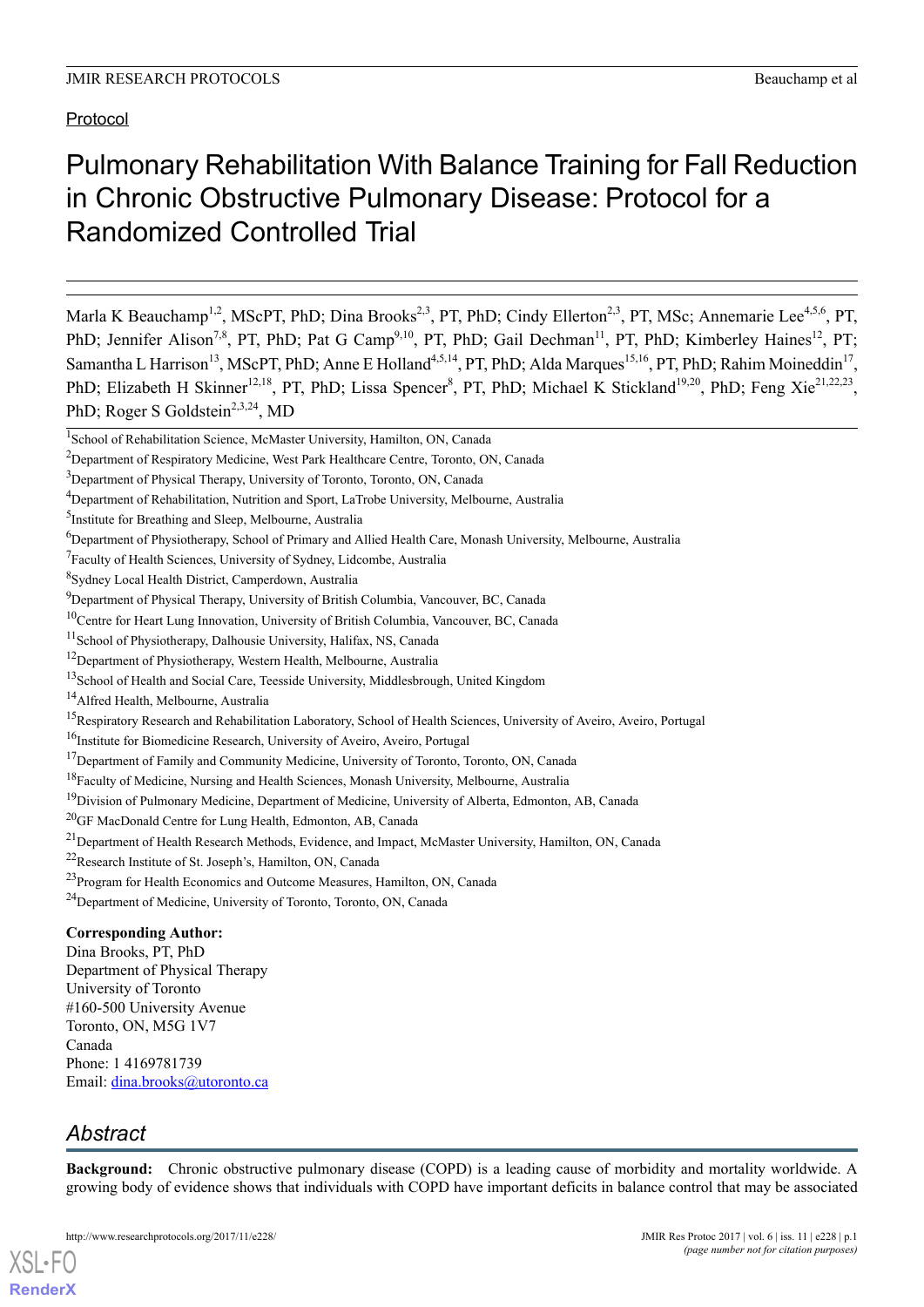with an increased risk of falls. Pulmonary rehabilitation (PR) is a key therapeutic intervention for individuals with COPD; however, current international guidelines do not include balance training and fall prevention strategies.

**Objective:** The primary aim of this trial is to determine the effects of PR with balance training compared to PR with no balance training on the 12-month rate of falls in individuals with COPD. Secondary aims are to determine the effects of the intervention on balance, balance confidence, and functional lower body strength, and to estimate the cost-effectiveness of the program.

**Methods:** A total of 400 individuals from nine PR centers across Canada, Europe, and Australia will be recruited to participate in a randomized controlled trial. Individuals with COPD who have a self-reported decline in balance, a fall in the last 2 years, or recent near fall will be randomly assigned to an intervention or control group. The intervention group will undergo tailored balance training in addition to PR and will receive a personalized home-based balance program. The control group will receive usual PR and a home program that does not include balance training. All participants will receive monthly phone calls to provide support and collect health care utilization and loss of productivity data. Both groups will receive home visits at 3, 6, and 9 months to ensure proper technique and progression of home exercise programs. The primary outcome will be incidence of falls at 12-month follow-up. Falls will be measured using a standardized definition and recorded using monthly self-report fall diary calendars. Participants will be asked to record falls and time spent performing their home exercise program on the fall diary calendars. Completed calendars will be returned to the research centers in prepaid envelopes each month. Secondary measures collected by a blinded assessor at baseline (pre-PR), post-PR, and 12-month follow-up will include clinical measures of balance, balance confidence, functional lower body strength, and health status. The cost-effectiveness of the intervention group compared with the control group will be evaluated using the incremental cost per number of falls averted and the incremental cost per quality-adjusted life years gained.

**Results:** Recruitment for the study began in January 2017 and is anticipated to be complete by December 2019. Results are expected to be available in 2020.

**Conclusions:** Findings from this study will improve our understanding of the effectiveness and resource uses of tailored balance training for reducing falls in individuals with COPD. If effective, the intervention represents an opportunity to inform international guidelines and health policy for PR in individuals with COPD who are at risk of falling.

**Trial Registration:** ClinicalTrials.gov NCT02995681; https://clinicaltrials.gov/ct2/show/NCT02995681 (Archived by WebCite at http://www.webcitation.org/6ukhxgAsg)

*(JMIR Res Protoc 2017;6(11):e228)* doi: $10.2196$ /resprot.8178

#### **KEYWORDS**

COPD; pulmonary rehabilitation; balance; exercise; falls; economic analysis

# *Introduction*

Chronic obstructive pulmonary disease (COPD) is a major cause of morbidity and mortality and is expected to be among the top three causes of death in the world by the year 2020 [\[1](#page-7-0)]. As the population ages, the prevalence of COPD is expected to increase, which will impact health care resource utilization [\[1](#page-7-0)]. In 2010, the Centers for Disease Control and Prevention reported the medical costs attributable to having COPD were US \$32.1 billion and by the year 2020, this is expected to increase to US \$49 billion [[2\]](#page-7-1).

Although treatment of COPD is often focused on respiratory function, secondary impairments in skeletal muscle function, mobility, and exercise capacity are well recognized [[3](#page-7-2)-[5\]](#page-7-3). There is now strong evidence that individuals with COPD also have important deficits in balance control and an increased risk of falls [[6-](#page-7-4)[17\]](#page-7-5), which has been linked to increased morbidity and mortality in this population  $[18,19]$  $[18,19]$  $[18,19]$ .

Balance impairment is widely recognized as one of the most important modifiable risk factors for falls in older adults [[20\]](#page-8-1). Numerous studies have documented impairments in clinical and laboratory measures of balance in individuals with varying COPD severity compared to controls [\[6](#page-7-4),[11](#page-7-7),[12,](#page-7-8)[14-](#page-7-9)[17](#page-7-5)[,21](#page-8-2),[22\]](#page-8-3). Underlying mechanisms for reduced balance in COPD may include decreased levels of physical activity [\[11](#page-7-7)[,12](#page-7-8)], peripheral

http://www.researchprotocols.org/2017/11/e228/ JMIR Res Protoc 2017 | vol. 6 | iss. 11 | e228 | p.2

muscle weakness [[11\]](#page-7-7), altered trunk muscle mechanics [[16\]](#page-7-10), hypoxemia [\[23\]](#page-8-4), and somatosensory deficits [\[24](#page-8-5)]. Our work has also shown that individuals with COPD have a unique profile of balance impairment, with marked deficits in three specific subsystems of balance: biomechanics (ie, strength, range of motion, and posture), transitions (ie, change in body positions), and gait (ie, stability while walking) [\[17](#page-7-5)].

There is growing recognition of an increased fall risk in people with COPD [\[7](#page-7-11)-[10\]](#page-7-12). In addition to impaired balance, other fall risk factors in COPD include the use of multiple medications, muscle weakness, cognitive impairment, and comorbidities such as osteoarthritis and osteoporosis [\[7](#page-7-11)]. COPD was second only to osteoarthritis in its association with the number of falls in a large cohort study of elderly women [\[9\]](#page-7-13) and was the only chronic condition that predicted falls in a further cohort study of 16,000 participants [\[8\]](#page-7-14). Patients with COPD have reported a higher prevalence of falls  $(40\% - 55\%)$  [[10](#page-7-12)[,11](#page-7-7)[,15](#page-7-15),[17\]](#page-7-5) than the general elderly population and in two prospective studies [[7,](#page-7-11)[10](#page-7-12)], the annual fall rate in COPD was up to five times higher than expected based on age alone. Fall-related injuries as well as associated hospitalizations are also common in people with COPD [\[18](#page-7-6),[25\]](#page-8-6). In those with more severe disease and depression, a history of falling is a strong predictor of mortality [[19\]](#page-8-0). These data emphasize the need for the development of fall prevention strategies specific to individuals with COPD.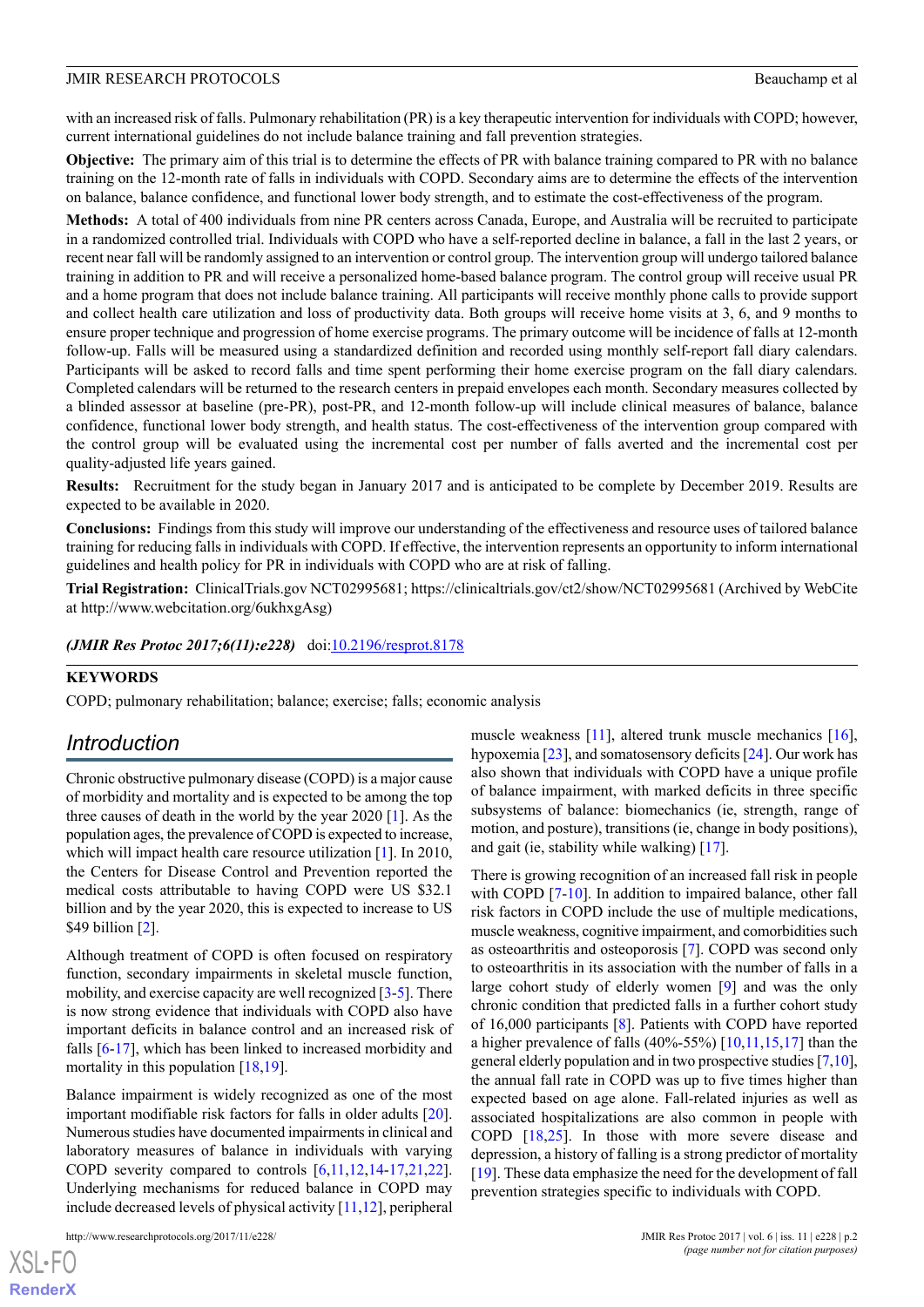Pulmonary rehabilitation (PR) is recommended as standard management for COPD as there is strong evidence for its effect on improving symptoms, exercise tolerance, and health-related quality of life [\[26](#page-8-7)-[29\]](#page-8-8). The program typically consists of supervised exercise training, disease-specific education, self-management, and psychosocial support. While exercise is viewed as the cornerstone of PR, it is largely focused on aerobic exercise to increase endurance and resistance training. International guidelines for PR do not include balance training nor fall prevention strategies and few programs include a balance assessment  $[26-31]$  $[26-31]$ . We have shown that the exercise component of conventional PR has only minimal effect on measures of balance and fall risk [[32\]](#page-8-10). Therefore, to reduce falls, exercise that includes targeted balance training is needed  $[33]$  $[33]$ . We recently undertook a pilot randomized controlled trial (RCT) [[34\]](#page-8-12) to examine the effects of adding balance training alongside PR, which specifically addressed the unique profile of balance deficits we had identified in COPD [[17\]](#page-7-5). We reported large and clinically important improvements in balance performance among those in the intervention group compared to controls who completed typical PR [\[34](#page-8-12)]. We have also found such an intervention to be easily implementable into clinical practice [[35\]](#page-8-13). This study builds on our existing experience to rigorously test the effect of the intervention on balance and fall reduction in individuals with COPD.

The objectives of this study are to (1) evaluate the long-term effects of a tailored, balance exercise program on the 12-month rate of falls in individuals with COPD who are enrolled in outpatient PR compared to PR with balance exercise training; (2) determine the effects of a tailored, balance exercise program on the secondary outcomes, including measures of balance, balance confidence, and functional lower body strength; and (3) conduct an economic analysis to evaluate the cost-effectiveness of the program compared to PR with no balance training.

# *Methods*

# **Ethics**

The protocol has received ethics approval from the Joint West Park Healthcare Centre/Toronto Central Community Care Access Centre/Toronto Grace Health Centre Research Ethics Board (REB) (Canada); the University of Toronto REB (Canada); the Nova Scotia Health Authority REB (Canada); the University of Aveiro REB (Portugal); the University of British Columbia/Providence Health Care REB (Canada); the National Health Service REB (United Kingdom); the University of Alberta REB (Canada); the Alfred Health REB (Australia); the Royal Prince Alfred Hospital REB (Australia); and the Western Health REB (Australia).

Adverse events will be collected after individuals have consented and been enrolled in the study. Adverse events that meet the criteria for a serious adverse event (SAE) will be reported to the local REB. An SAE is defined as any adverse event that results in the following patient outcomes: death, life-threatening condition, hospitalization (initial/ prolonged), disability/ permanent damage, intervention required to prevent permanent impairment or damage, or any other medically important event [[36\]](#page-8-14).

Formal amendments will be submitted to each REB in consultation with local investigators should there be any modifications to the protocol. Modifications to the protocol will be final and agreed upon by all investigators before amendment applications are submitted.

# **Trial Registration and Reporting**

The trial is registered with ClinicalTrials.gov (NCT02995681) and our protocol is reported according to the Standard Protocol Items: Recommendation for Intervention Trials (SPIRIT) checklist [[37\]](#page-8-15).

# **Study Design**

We will conduct a multi-center RCT with allocation concealment as well as blinding of the outcome assessors and data analysts to group allocation. A participant flowchart is outlined in [Figure](#page-3-0) [1.](#page-3-0)

# **Setting**

Outpatient PR programs at nine sites across four countries—Canada, United Kingdom, Portugal, and Australia—are participating in the study. PR programs in Canada, United Kingdom, and Australia are publicly funded through government-run health plans. PR programs in Portugal are only partially funded by the government.

#### **Participants**

Individuals will be considered eligible for the study if they meet the following inclusion criteria: (1) have a diagnosis of COPD based on the Global Initiative for Chronic Obstructive Lung Disease (GOLD) criteria—postbronchodilator forced expiratory volume in 1 second  $(FEV_1)/$ forced vital capacity  $(FVC)$  ratio  $\langle 70\%$  [\[38](#page-8-16)]; (2) have a self-reported decline in balance, a fall in the last 2 years, or a recent near fall; and (3) are able to provide written informed consent.

Individuals will be excluded if they meet the following exclusion criteria: (1) are unable to communicate because of language skills (eg, communication deficit; non-English speaking in Canada, United Kingdom, or Australia; or non-Portuguese speaking in Portugal); (2) are hearing or cognitively impaired (eg, dementia or neurological condition); or (3) have evidence of a neurological or musculoskeletal condition that severely limits mobility and postural control (eg, cerebrovascular accident, Parkinson's disease, or lower limb amputee).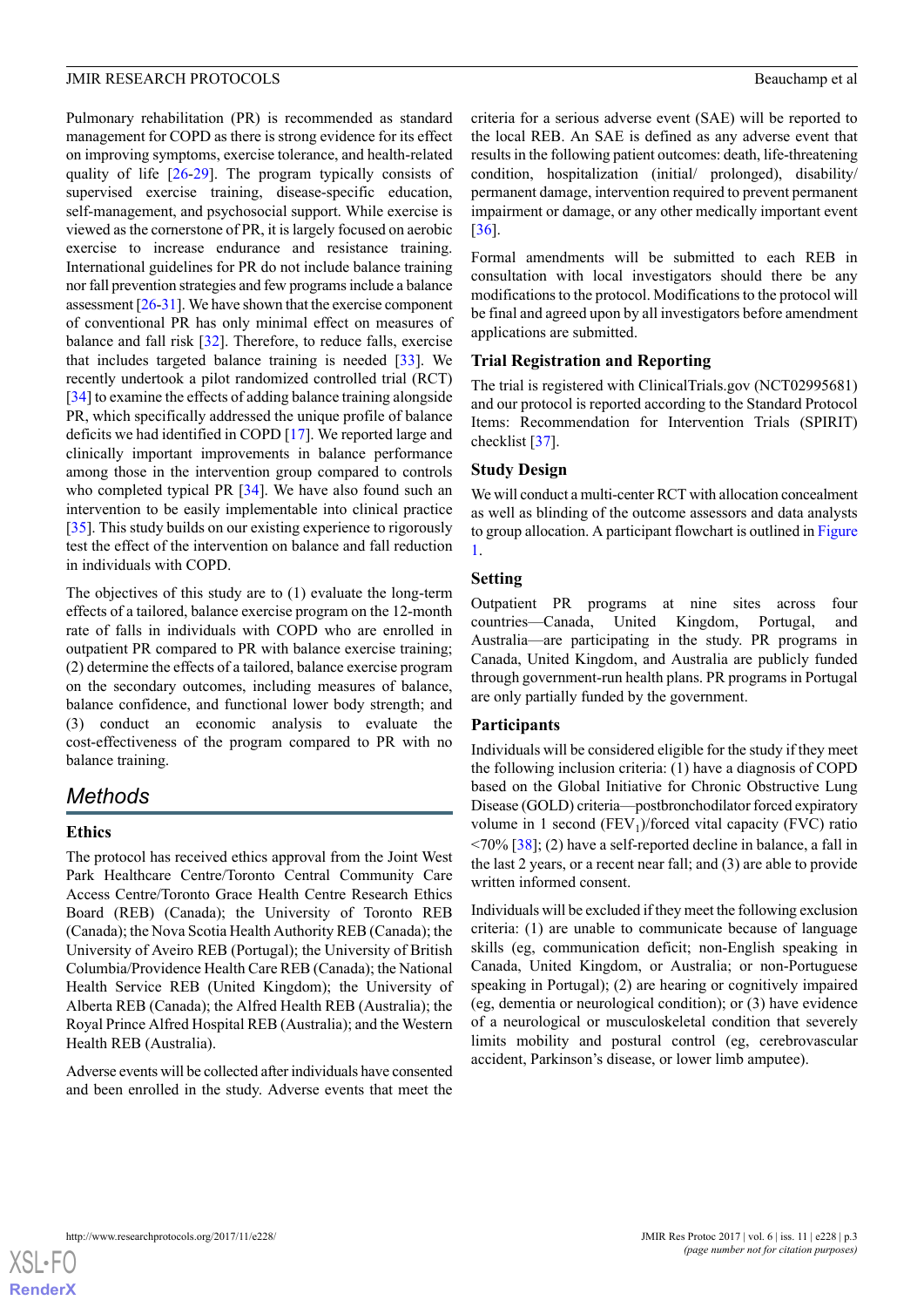<span id="page-3-0"></span>Figure 1. Participant flow diagram. PR: pulmonary rehabilitation.



#### **Recruitment**

Individuals will be recruited upon enrolment in PR programs at each participating site. Study information sheets were developed specific to each site and translated as required. A member of the research team not involved in the individual's clinical care will meet with potential participants to provide information about the study. If the individual agrees to participate, written informed consent will be obtained.

Recruitment will continue until the overall target population size is reached for the study. Each clinical site involved in the trial was selected based on investigator expertise and data on previous experience with study recruitment rates.

#### **Retention**

[XSL](http://www.w3.org/Style/XSL)•FO **[RenderX](http://www.renderx.com/)**

Participants may withdraw from the study for any reason at any time. Investigators may also withdraw participants from the study if they demonstrate a sudden and severe deterioration in balance (eg, due to dizziness from a medication change or a

newly diagnosed medical condition) that would jeopardize their safety during balance training.

Every effort will be made to perform study assessments on individuals who withdraw from the study or who do not sufficiently adhere to the usual care or intervention protocols.

#### **Allocation**

A computer-generated block randomization table will be created by a member of the research team not involved in recruitment. A randomization schedule will be provided for each site. After an individual has been enrolled in the study and the baseline assessment has been completed, the central research coordinator will consecutively allocate participants using sealed opaque envelopes and advise each site coordinator of group allocation.

#### **Intervention**

#### *Control: Usual Care*

Participants randomized to the control group will receive usual outpatient PR. The PR programs across the nine sites are given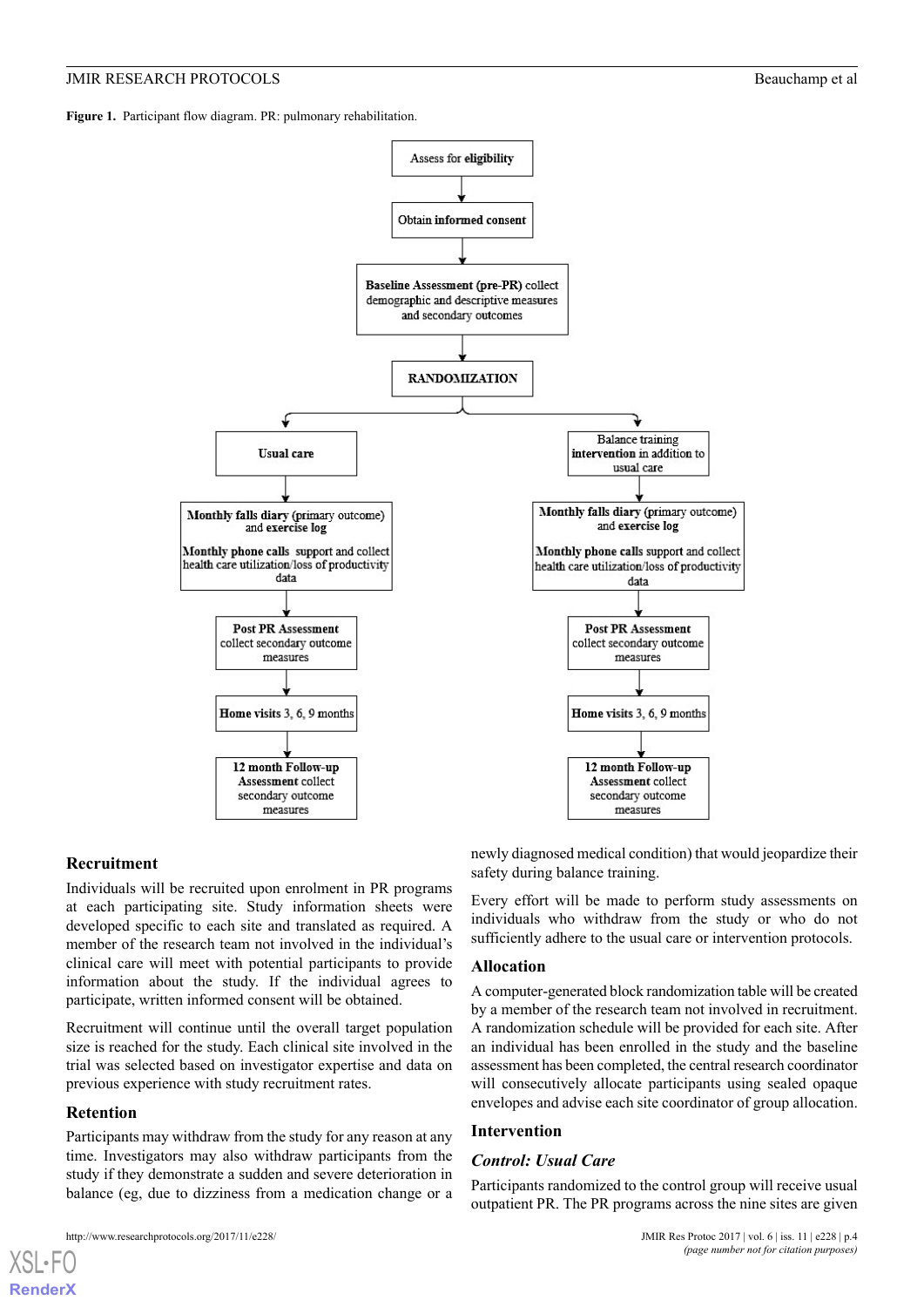two to three times per week for a total duration of 8-12 weeks depending on the site. All PR programs are offered in accordance with international guidelines [[26-](#page-8-7)[29](#page-8-8)[,31](#page-8-9)] and consist of all core components of rehabilitation including aerobic and resistance exercise, self-management education, and psychosocial support.

Upon discharge from outpatient PR, participants will receive the usual individualized home-based exercise program which will include walking and lower extremity resistance exercises two to three times a week. To control for attention between the two groups and maximize data collection, in addition to usual care, participants will receive monthly phone calls from a physiotherapist to provide support and problem solve any issues, as well as home visits at 3, 6, and 9 months.

# *Intervention: Tailored Balance Training*

Participants randomized to the intervention group will receive a 30-minute balance training session twice per week in addition to usual PR, and will be asked to complete a third session at home each week, for a total of 90 minutes of balance training per week. This is in keeping with best practice guidelines for older adults and the design of our previous RCT in COPD [[32](#page-8-10)[,35](#page-8-13),[39\]](#page-9-0). The balance exercises (see [Multimedia Appendix](#page-7-16) [1\)](#page-7-16) will be tailored to emphasize the areas found to be most deficient in COPD [[17\]](#page-7-5). Participants will receive balance training in a separate location or at a separate time from the control group. Sessions will be supervised by physiotherapists using a circuit training approach. While participants may work through stations in groups, each participant will receive individualized exercise prescription based on their baseline balance assessment, as well as recommendations for individualized exercise progression. Our previous trial demonstrated the feasibility of this approach [\[34](#page-8-12)]. Participants will also receive an instruction booklet that outlines their individual exercises for the once-weekly, home-based balance training session during PR.

After completion of PR, participants will complete the prescribed home-based balance training program three times per week. The home-based program will follow for the duration of the 12-month follow-up period.

Participants will receive monthly phone calls from their physiotherapist to provide support and problem solve any issues, as well as home visits at 3, 6, and 9 months to ensure proper technique and progression at home.

#### **Outcomes**

 $XS$  $\cdot$ FC **[RenderX](http://www.renderx.com/)**

Outcome measures will be collected by a blinded assessor at baseline, at the end of PR, and at 12-month follow-up.

# *Primary Outcome*

The primary outcome measure will be incidence of falls at 12-month follow-up. A fall will be defined as "an incident in which the body unintentionally comes to rest on the ground or other lower level which is not as a result of a violent blow, loss of consciousness, sudden onset of paralysis as in a stroke or an epileptic seizure" [\[40](#page-9-1)]. Based on published consensus [\[41](#page-9-2)], the participants will be asked, "Have you had any fall including a slip or trip in which you lost your balance and landed on the

floor or ground or lower level?" Falls will be measured using monthly fall diary calendars, which are the recommended methodology for falls reporting in clinical trials [[41\]](#page-9-2). All participants will receive the fall diary calendars at the time of the baseline assessment.

Participants will be asked to record falls and time spent performing their home exercise program on the fall diary calendars. They will also be asked to contact the research assistant in the event of a fall or health-related event to ensure all relevant information is included and to return completed diaries in prepaid envelopes to the research center each month. Participants who do not return the calendars or those with unclear data will be telephoned to collect the information.

#### *Secondary Outcomes*

# **Clinical Measures of Balance**

The Berg Balance Scale (BBS) [[42\]](#page-9-3) is one of the most widely used and psychometrically robust clinical measures of balance for older adults. It assesses 14 tasks such as transfers, reaching, turning around, and single-legged stance. Evidence supports the BBS's construct validity and sensitivity to change following PR in individuals with COPD [\[43](#page-9-4)]. Test-retest reliability and predictive validity for fall risk have been demonstrated in community-dwelling older adults [[44\]](#page-9-5). The total score is out of 56 with higher scores indicating better balance. Among patients with moderate to severe COPD undergoing PR, a change of 5-7 points is clinically important [\[45](#page-9-6)].

The Balance Evaluation Systems Test (BESTest) [\[46](#page-9-7)] is a comprehensive 36-item balance evaluation tool that assesses six subsystems of balance control: biomechanics, stability limits/verticality, anticipatory postural adjustments for postural transitions, reactive postural response strategies, weighting of sensory information, and postural stability during gait. Evidence supports the BESTest's construct validity in COPD [\[43](#page-9-4)] and sensitivity to change, as well as test-retest reliability and concurrent validity in adults with and without balance disorders [[46\]](#page-9-7). Total scores range from 0% to 100% and a change of 13-17 points on the BESTest is clinically important in patients with COPD [\[45](#page-9-6)].

#### **Balance Confidence**

The Activities-Specific Balance Confidence (ABC) scale [\[47](#page-9-8)] requires patients to indicate their confidence in performing 16 activities without losing their balance or becoming unsteady. The ABC scale has good test-retest reliability and predicts falls in older adults residing in the community [[41](#page-9-2)[,44](#page-9-5)]. In patients with COPD, the ABC scale has demonstrated construct validity as well as criterion validity for falls [[43\]](#page-9-4). Total scores range from 0% to 100% with higher scores for better balance confidence. A change of 19% reflects a clinically important difference for this measure in COPD [\[45](#page-9-6)].

#### **Functional Lower Body Strength**

The 30-second repeated chair stand test [\[48](#page-9-9)] will be used as a measure of functional lower body strength. The reliability and validity of this measure has been established in people with COPD and the measure is correlated to maximal voluntary force from a seated leg press [[49\]](#page-9-10). The repeated chair stand test is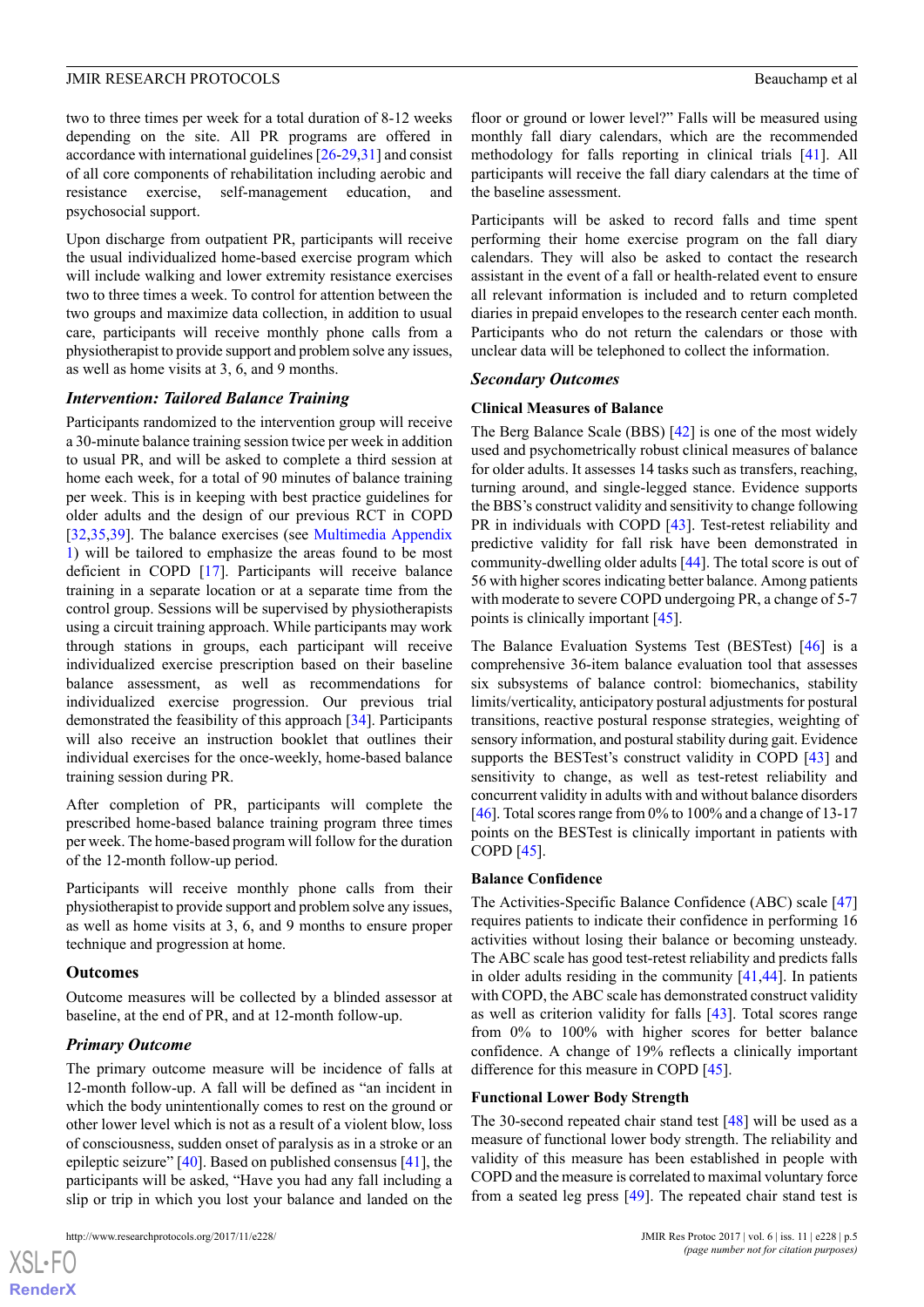sensitive to change after balance training in people with COPD [[34\]](#page-8-12).

#### **Descriptive Measures**

Descriptive measures will include sociodemographic variables (gender, age), anthropometry (height, weight, body mass index), smoking history, oxygen use, rollator walker use, spirometry measures (FEV<sub>1</sub>, FVC, FEV<sub>1</sub>/FVC ratio, FEV<sub>1</sub>% predicted, FVC % predicted), a measure of exercise tolerance (6-minute walk test [6MWT]) [\[50](#page-9-11)], comorbid conditions, and medication use. We will also use the Baseline Dyspnea Index (BDI) [\[51](#page-9-12)] and the Falls Risk for Older People-Community setting (FROP-Com) [\[52](#page-9-13)] to further characterize the study sample. A home exercise log will be used to describe participant self-reported adherence to the intervention.

#### **Health Status**

Health status is an important patient-reported outcome that describes health-related quality of life of patients. The European Quality of Life 5-Dimension Questionnaire (EQ-5D-5L) will be used to measure health status. It consists of five questions covering dimensions of mobility, self-care, usual activities, pain/discomfort, and anxiety/depression with five response options indicating *no*, *mild*, *moderate*, *severe*, and *extreme* problems for each dimension  $[53]$  $[53]$ . The answers to the five questions included in this instrument can be converted to health utility which is an index score anchored at 0 (equivalent to dead) and 1 (for full health), with negative scores for worse than dead. The EQ-5D-5L-derived health utilities will be calculated using the recently developed scoring algorithm for Canada [\[54](#page-9-15)] and United Kingdom [\[55](#page-9-16)] and the interim algorithm for Australia and Portugal [[56\]](#page-9-17). The EQ-5D-5L will be administered at baseline and at 6- and 12-month follow-up, and then used to determine quality-adjusted life years (QALY) for each respondent. For this study, the resulting adjustment is an adjustment on quality of life as we do not anticipate any differences in survival.

#### **Economic Analysis**

An economic analysis will be conducted alongside the trial using the primary outcome (ie, number of falls) and health utilities as effect measures. We will use methods consistent with standard texts and guidelines for economic evaluation [\[57](#page-9-18)]. The time horizon of the analysis will be the period of study follow-up (ie, 12 months). Both societal and health care payers' perspectives will be used for the analysis.

Health care resource utilization and loss of productivity related to falls and COPD will be collected during monthly phone calls to participants. During the monthly phone calls, the participants will be asked if they have had any health care appointments (ie, family doctor, walk-in/urgent care clinic, or specialist), emergency room visits, or hospital stays related to having COPD or a fall. If the participant responds "yes," the physiotherapist will then ask for details about which health care professionals were seen; what tests, medications, or treatments were ordered; and, if they were hospitalized, for how long.

The time it takes for therapists to administer the rehabilitation exercises, monthly phone calls, and home visits in both intervention and control groups will also be recorded. These

http://www.researchprotocols.org/2017/11/e228/ JMIR Res Protoc 2017 | vol. 6 | iss. 11 | e228 | p.6

resource utilizations will be converted to direct medical costs using country-specific unit costs. Indirect costs may include the productivity loss for patients, if still working, or family members who provide care/assistance to the participating patient.

#### **Data Collection**

All subject data will be deidentified and coded with a unique study identifier. Data collection forms and digital files will be securely stored as per the REB protocols.

Each site will be responsible for entering deidentified participant data into a digital database and securely sharing it with the lead investigators and central data analyst for analysis. Only the lead investigators and central data analyst will have access to the final dataset.

A data monitoring committee will be set up to monitor the trial for possible harmful effects. The committee will evaluate any adverse events to recommend whether the study should continue, be modified, or stopped due to safety concerns.

#### **Data Analysis**

The data analysts on the research team will be blinded to group allocation. Descriptive summary statistics will be reported using mean, median, and standard deviation for continuous measures, and frequency and counts for categorical variables. For the primary outcome, we will use random effect Poisson (Negative Binomial) regression model to compare the number of falls at 12-month follow-up between intervention and control groups adjusting for potential confounders, repeated measures, and clustering of participants within centers. For secondary outcomes, we will use random effect linear regression to compare intervention and control groups adjusting for potential confounders and clustering of the observations. For all measures, we will perform intention-to-treat and per protocol analysis.

We will estimate the total cost for the intervention and control groups and calculate the difference between the two groups. Similarly, for the effect measures, we will calculate the difference in the number of falls and in the QALY between groups. The summary measure for the economic analysis will be the incremental cost per number of falls averted (cost-effectiveness analysis) and the incremental cost per QALY gained (cost-utility analysis) for the intervention group compared with the control. Given that this economic analysis will be using data primarily from study participants, nonparametric bootstrap will be used to calculate the 95% confidence interval around the incremental ratios. The decision uncertainty will be presented using cost-effectiveness acceptability curves that show the probability of the intervention being cost-effective compared with the control group at a wide range of willingness to pay for a QALY [\[57](#page-9-18)].

No interim or subgroup analysis is planned. We will perform both intention-to-treat and per protocol analyses.

#### **Sample Size Calculation**

First, we calculated the sample size for an individually randomized two-arm study with 80% power and 5% type I error. We estimated the rate of falls for the control group as 120 per 100-person years, consistent with prospective studies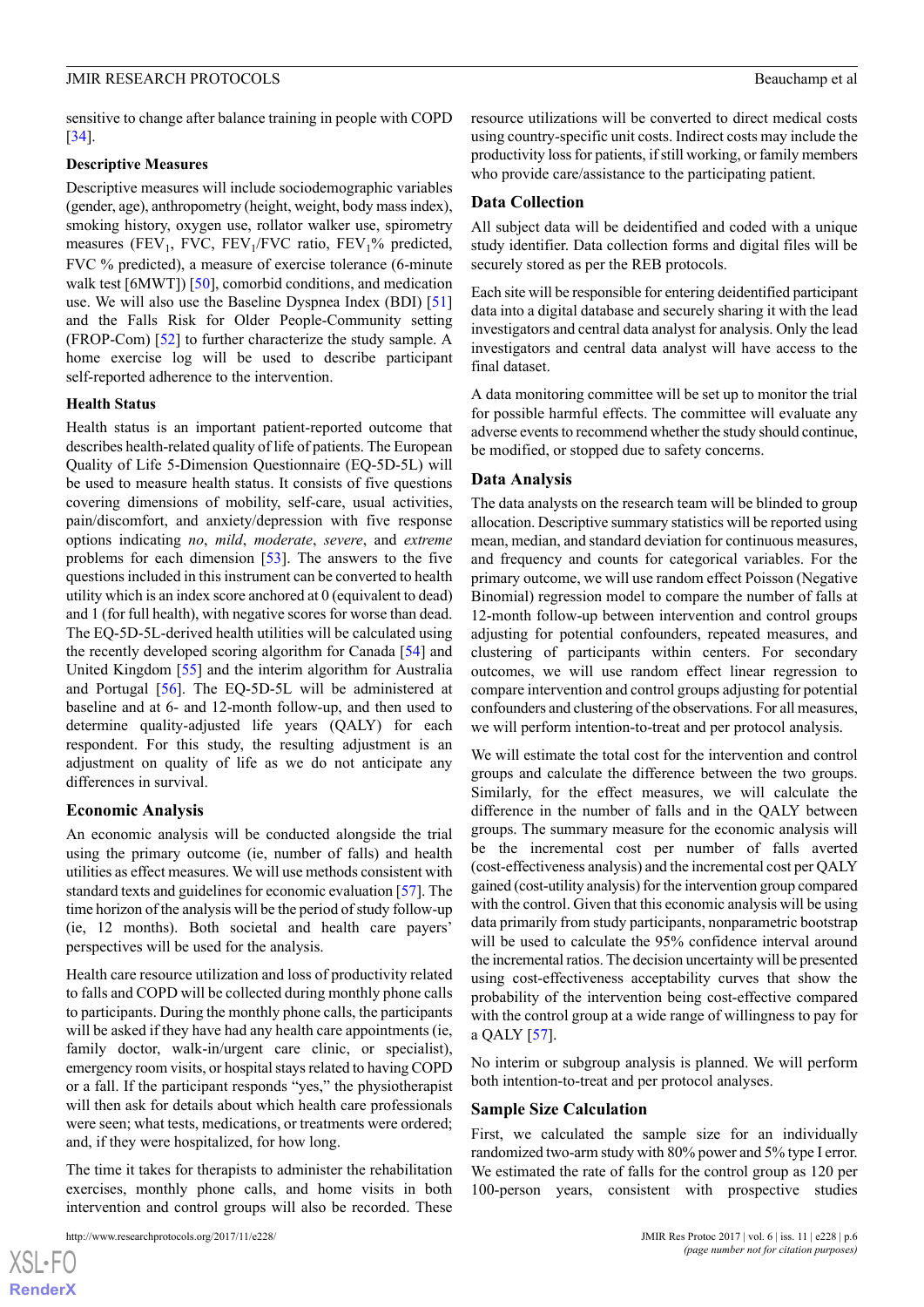documenting fall rates in similar populations of patients with COPD in Canada and Australia [[7](#page-7-11)[,10](#page-7-12)]; the rate of falls in the intervention group was estimated as 84 per 100-person years, which corresponds to a 30% reduction in the rate of falls. A 30% reduction in fall rate is widely used as a clinically significant threshold in fall prevention studies and is consistent with meta-analyses demonstrating the effect of multi-component exercise on fall rate. Based on this data, the estimated number of participants in each arm with 1-year follow up is 124 patients. However, our study is a multicenter study in which participants are clustered within nine centers. Assuming a coefficient of variation of size 0.10, we need, on average, 19 participants in each arm per site, corresponding to a total of 171 participants in each arm, to account for the clustering of the study [[58\]](#page-9-19).

Assuming a similar clustering effect for the secondary outcomes with a sample size of 171 participants in each arm and nine centers, our study has 80% power with 5% type I error to detect differences of the following magnitudes (MCID: minimal clinically important difference):

- 1. Berg Balance (SD=6.15, MCID=5) differences of 3.0 units or larger.
- 2. BESTest (SD=13, MCID=13) differences of 6.4 units or larger.
- 3. ABC (SD=23.2, MCID=19) differences of 11.5 units or larger.
- 4. Chair stand (SD=4.8, MCID=3) differences of 2.4 units or larger.

These values are close to half the standard deviation of the outcome measures and are sufficient to detect clinically important changes [[45\]](#page-9-6).

We anticipate a loss to follow-up of 15%-20% based on previous trials in PR and have inflated our sample size to 400 participants (200 in each arm) to account for this. Should a participant be unable to attend an assessment session at a study center, we will minimize loss to follow-up by offering to complete assessments in the participants' homes.

# *Results*

A Canadian Institutes of Health Research (CIHR) project grant was received to fund the study. Recruitment began in January 2017 and is anticipated to be completed by December 2019. Results are expected to be available in 2020.

# *Discussion*

# **Principal Findings**

The high incidence of falls and balance problems in people with COPD underscores the need for evidence-based approaches to fall prevention in this population. While studies have shown that balance training alongside PR improves measures of balance and mobility, the long-term impact on falls has not been determined. This international multi-center trial will be the first RCT of tailored balance training in people with COPD who are enrolled in outpatient PR. It is also the first study of balance training that includes an economic analysis to consider the cost-effectiveness of the intervention.

If participation in tailored balance training does decrease falls compared to usual PR, this approach will represent an innovative and potentially cost-saving strategy to prevent falls and reduce health care utilization in COPD. Our results will be relevant for guiding clinical and policy-based decision-making, given the high prevalence of COPD and potential for severe consequences of falls in this population.

# **Conclusions**

In conclusion, this study will provide evidence on the effectiveness of tailored balance training for individuals with COPD who have a history of falling or a self-reported decline in balance skills. If effective, the results of this study could be used to inform future international guidelines and health policy for PR in this population.

# **Acknowledgments**

Funding for this study is provided by the CIHR. MKB is supported by an Emerging Research Leader Initiative from the Canadian Respiratory Research Network. DB is supported by a Canada Research Chair in Rehabilitation for Chronic Obstructive Pulmonary Disease. RSG is supported by a National Sanitarium Association Chair in Respiratory Rehabilitation Research. PGC is supported by a Michael Smith Foundation for Health Research Scholar Award. FX is supported by a CIHR New Investigator Award and by McMaster University and St Joseph's Healthcare Hamilton.

# **Authors' Contributions**

MKB, DB, and RSG conceived of the study, participated in its design, and drafted the protocol. JA, PGC, GD, KH, SLH, AEH, AL, AM, EHS, and MKS participated in the design and provided feedback on the protocol. RM developed the sample size calculation and drafted the data analysis section of the protocol. FX developed the economic analysis section of the protocol. CE is managing the study and helped draft the protocol manuscript. All authors read and approved the final protocol manuscript. All authors will participate in drafting future publications.

#### **Conflicts of Interest**

None declared.

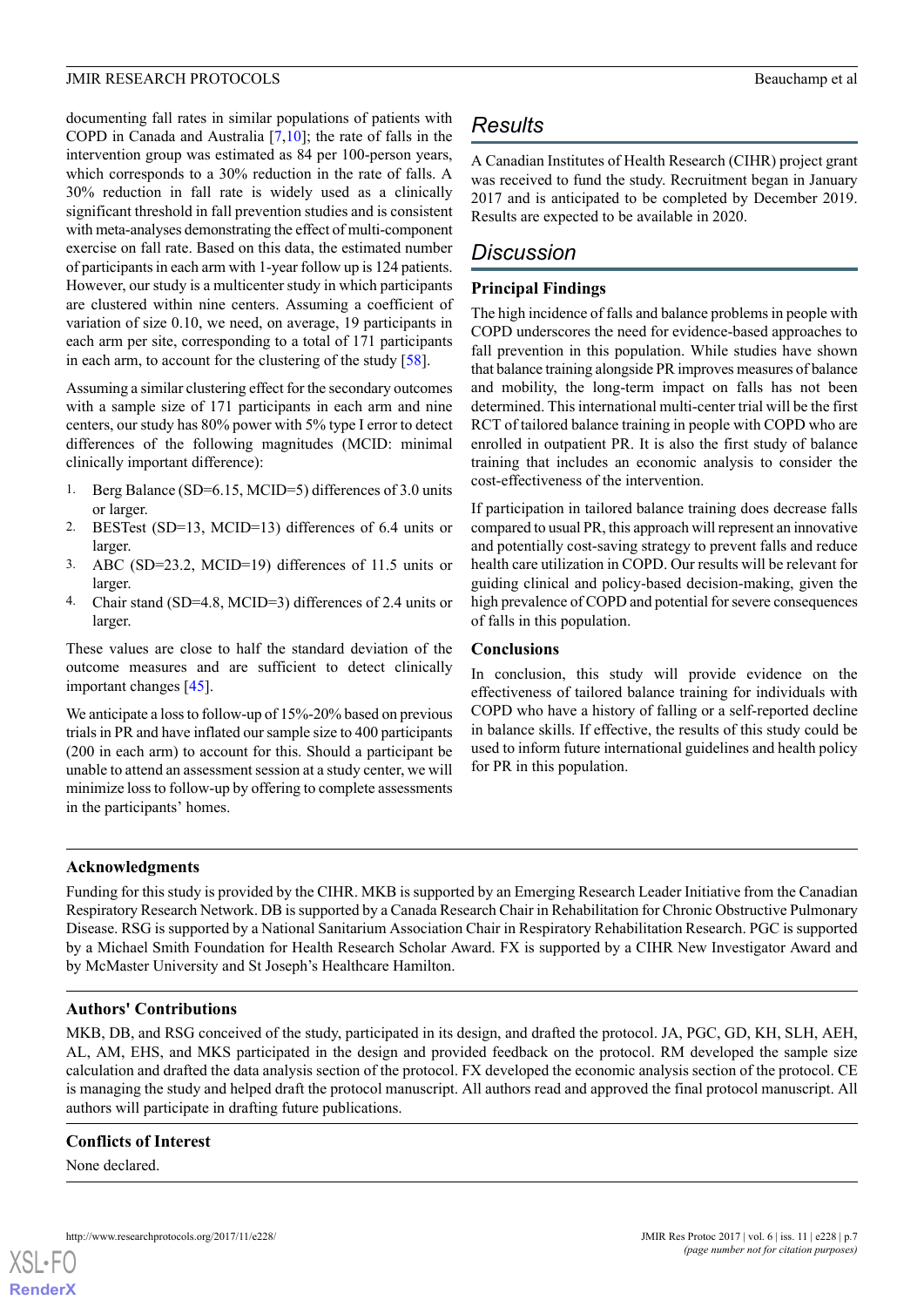# <span id="page-7-16"></span>**Multimedia Appendix 1**

Balance training exercise flow sheet.

[PDF File (Adobe PDF File),  $44KB$  - [resprot\\_v6i11e228\\_app1.pdf](https://www.researchprotocols.org/article/downloadSuppFile/8178/60801) ]

# **Multimedia Appendix 2**

CIHR peer-review report.

[[PDF File \(Adobe PDF File\), 553KB](https://www.researchprotocols.org/article/downloadSuppFile/8178/54543) - [resprot\\_v6i11e228\\_app2.pdf](https://www.researchprotocols.org/article/downloadSuppFile/8178/54543) ]

# <span id="page-7-0"></span>**References**

- <span id="page-7-1"></span>1. Lopez AD, Shibuya K, Rao C, Mathers CD, Hansell AL, Held LS, et al. Chronic obstructive pulmonary disease: Current burden and future projections. Eur Respir J 2006 Feb;27(2):397-412 [[FREE Full text](http://erj.ersjournals.com/cgi/pmidlookup?view=long&pmid=16452599)] [doi: [10.1183/09031936.06.00025805\]](http://dx.doi.org/10.1183/09031936.06.00025805) [Medline: [16452599](http://www.ncbi.nlm.nih.gov/entrez/query.fcgi?cmd=Retrieve&db=PubMed&list_uids=16452599&dopt=Abstract)]
- <span id="page-7-2"></span>2. Centers for Disease Control and Prevention. 2014 Jul 29. Increase expected in medical care costs for COPD URL: [https:/](https://www.cdc.gov/features/ds-copd-costs/) [/www.cdc.gov/features/ds-copd-costs/](https://www.cdc.gov/features/ds-copd-costs/) [accessed 2017-09-25] [\[WebCite Cache ID 6tkLqPHux](http://www.webcitation.org/6tkLqPHux)]
- 3. [No authors listed]. Skeletal muscle dysfunction in chronic obstructive pulmonary disease. A statement of the American Thoracic Society and European Respiratory Society. Am J Respir Crit Care Med 1999 Apr;159(4 Pt 2):S1-S40. [doi: [10.1164/ajrccm.159.supplement\\_1.99titlepage\]](http://dx.doi.org/10.1164/ajrccm.159.supplement_1.99titlepage) [Medline: [10194189](http://www.ncbi.nlm.nih.gov/entrez/query.fcgi?cmd=Retrieve&db=PubMed&list_uids=10194189&dopt=Abstract)]
- <span id="page-7-3"></span>4. Maltais F, LeBlanc P, Jobin J, Casaburi R. Peripheral muscle dysfunction in chronic obstructive pulmonary disease. Clin Chest Med 2000 Dec;21(4):665-677. [Medline: [11194778\]](http://www.ncbi.nlm.nih.gov/entrez/query.fcgi?cmd=Retrieve&db=PubMed&list_uids=11194778&dopt=Abstract)
- <span id="page-7-4"></span>5. Menard-Rothe K, Sobush DC, Bousamra M, Haasler GB, Lipchik RJ. Self-selected walking velocity for functional ambulation in patients with end-stage emphysema. J Cardiopulm Rehabil 1997;17(2):85-91. [Medline: [9101385\]](http://www.ncbi.nlm.nih.gov/entrez/query.fcgi?cmd=Retrieve&db=PubMed&list_uids=9101385&dopt=Abstract)
- <span id="page-7-11"></span>6. Beauchamp MK, Brooks D, Goldstein RS. Deficits in postural control in individuals with COPD - Emerging evidence for an important secondary impairment. Multidiscip Respir Med 2010 Dec 20;5(6):417-421 [\[FREE Full text\]](https://mrmjournal.biomedcentral.com/articles/10.1186/2049-6958-5-6-417) [doi: [10.1186/2049-6958-5-6-417\]](http://dx.doi.org/10.1186/2049-6958-5-6-417) [Medline: [22958342\]](http://www.ncbi.nlm.nih.gov/entrez/query.fcgi?cmd=Retrieve&db=PubMed&list_uids=22958342&dopt=Abstract)
- <span id="page-7-14"></span>7. Roig M, Eng JJ, MacIntyre DL, Road JD, FitzGerald JM, Burns J, et al. Falls in people with chronic obstructive pulmonary disease: An observational cohort study. Respir Med 2011 Mar;105(3):461-469 [\[FREE Full text\]](https://linkinghub.elsevier.com/retrieve/pii/S0954-6111(10)00386-0) [doi: [10.1016/j.rmed.2010.08.015](http://dx.doi.org/10.1016/j.rmed.2010.08.015)] [Medline: [20869227\]](http://www.ncbi.nlm.nih.gov/entrez/query.fcgi?cmd=Retrieve&db=PubMed&list_uids=20869227&dopt=Abstract)
- <span id="page-7-13"></span>8. Sibley KM, Voth J, Munce SE, Straus SE, Jaglal SB. Chronic disease and falls in community-dwelling Canadians over 65 years old: A population-based study exploring associations with number and pattern of chronic conditions. BMC Geriatr 2014 Feb 14;14:22 [[FREE Full text](https://bmcgeriatr.biomedcentral.com/articles/10.1186/1471-2318-14-22)] [doi: [10.1186/1471-2318-14-22](http://dx.doi.org/10.1186/1471-2318-14-22)] [Medline: [24529293](http://www.ncbi.nlm.nih.gov/entrez/query.fcgi?cmd=Retrieve&db=PubMed&list_uids=24529293&dopt=Abstract)]
- <span id="page-7-12"></span>9. Lawlor DA, Patel R, Ebrahim S. Association between falls in elderly women and chronic diseases and drug use: Cross sectional study. BMJ 2003 Sep 27;327(7417):712-717 [[FREE Full text](http://europepmc.org/abstract/MED/14512478)] [doi: [10.1136/bmj.327.7417.712](http://dx.doi.org/10.1136/bmj.327.7417.712)] [Medline: [14512478](http://www.ncbi.nlm.nih.gov/entrez/query.fcgi?cmd=Retrieve&db=PubMed&list_uids=14512478&dopt=Abstract)]
- <span id="page-7-8"></span><span id="page-7-7"></span>10. Oliveira CC, Lee AL, McGinley J, Thompson M, Irving LB, Anderson GP, et al. Falls by individuals with chronic obstructive pulmonary disease: A preliminary 12-month prospective cohort study. Respirology 2015 Oct;20(7):1096-1101. [doi: [10.1111/resp.12600\]](http://dx.doi.org/10.1111/resp.12600) [Medline: [26206432](http://www.ncbi.nlm.nih.gov/entrez/query.fcgi?cmd=Retrieve&db=PubMed&list_uids=26206432&dopt=Abstract)]
- 11. Beauchamp MK, Hill K, Goldstein RS, Janaudis-Ferreira T, Brooks D. Impairments in balance discriminate fallers from non-fallers in COPD. Respir Med 2009 Dec;103(12):1885-1891 [[FREE Full text](https://linkinghub.elsevier.com/retrieve/pii/S0954-6111(09)00209-1)] [doi: [10.1016/j.rmed.2009.06.008\]](http://dx.doi.org/10.1016/j.rmed.2009.06.008) [Medline: [19592229](http://www.ncbi.nlm.nih.gov/entrez/query.fcgi?cmd=Retrieve&db=PubMed&list_uids=19592229&dopt=Abstract)]
- <span id="page-7-9"></span>12. Butcher SJ, Meshke JM, Sheppard MS. Reductions in functional balance, coordination, and mobility measures among patients with stable chronic obstructive pulmonary disease. J Cardiopulm Rehabil 2004;24(4):274-280. [Medline: [15286536\]](http://www.ncbi.nlm.nih.gov/entrez/query.fcgi?cmd=Retrieve&db=PubMed&list_uids=15286536&dopt=Abstract)
- <span id="page-7-15"></span>13. Chang AT, Seale H, Walsh J, Brauer SG. Static balance is affected following an exercise task in chronic obstructive pulmonary disease. J Cardiopulm Rehabil Prev 2008;28(2):142-145. [doi: [10.1097/01.HCR.0000314209.17300.cc](http://dx.doi.org/10.1097/01.HCR.0000314209.17300.cc)] [Medline: [18360191](http://www.ncbi.nlm.nih.gov/entrez/query.fcgi?cmd=Retrieve&db=PubMed&list_uids=18360191&dopt=Abstract)]
- <span id="page-7-10"></span><span id="page-7-5"></span>14. Eisner MD, Blanc PD, Yelin EH, Sidney S, Katz PP, Ackerson L, et al. COPD as a systemic disease: Impact on physical functional limitations. Am J Med 2008 Sep;121(9):789-796 [\[FREE Full text\]](http://europepmc.org/abstract/MED/18724969) [doi: [10.1016/j.amjmed.2008.04.030\]](http://dx.doi.org/10.1016/j.amjmed.2008.04.030) [Medline: [18724969](http://www.ncbi.nlm.nih.gov/entrez/query.fcgi?cmd=Retrieve&db=PubMed&list_uids=18724969&dopt=Abstract)]
- <span id="page-7-6"></span>15. Roig M, Eng J, Macintyre DL, Road J, Reid W. Postural control is impaired in people with COPD: An observational study. Physiother Can 2011;63(4):423-431 [\[FREE Full text\]](http://europepmc.org/abstract/MED/22942519) [doi: [10.3138/ptc.2010-32](http://dx.doi.org/10.3138/ptc.2010-32)] [Medline: [22942519](http://www.ncbi.nlm.nih.gov/entrez/query.fcgi?cmd=Retrieve&db=PubMed&list_uids=22942519&dopt=Abstract)]
- 16. Smith MD, Chang AT, Seale HE, Walsh JR, Hodges PW. Balance is impaired in people with chronic obstructive pulmonary disease. Gait Posture 2010 Apr;31(4):456-460. [doi: [10.1016/j.gaitpost.2010.01.022](http://dx.doi.org/10.1016/j.gaitpost.2010.01.022)] [Medline: [20206529\]](http://www.ncbi.nlm.nih.gov/entrez/query.fcgi?cmd=Retrieve&db=PubMed&list_uids=20206529&dopt=Abstract)
- 17. Beauchamp MK, Sibley KM, Lakhani B, Romano J, Mathur S, Goldstein RS, et al. Impairments in systems underlying control of balance in COPD. Chest 2012 Jun;141(6):1496-1503. [doi: [10.1378/chest.11-1708\]](http://dx.doi.org/10.1378/chest.11-1708) [Medline: [22116798](http://www.ncbi.nlm.nih.gov/entrez/query.fcgi?cmd=Retrieve&db=PubMed&list_uids=22116798&dopt=Abstract)]
- 18. Jørgensen TSH, Hansen AH, Sahlberg M, Gislason GH, Torp-Pedersen C, Andersson C, et al. Nationwide time trends and risk factors for in-hospital falls-related major injuries. Int J Clin Pract 2015 Jun;69(6):703-709. [doi: [10.1111/ijcp.12624\]](http://dx.doi.org/10.1111/ijcp.12624) [Medline: [25707918](http://www.ncbi.nlm.nih.gov/entrez/query.fcgi?cmd=Retrieve&db=PubMed&list_uids=25707918&dopt=Abstract)]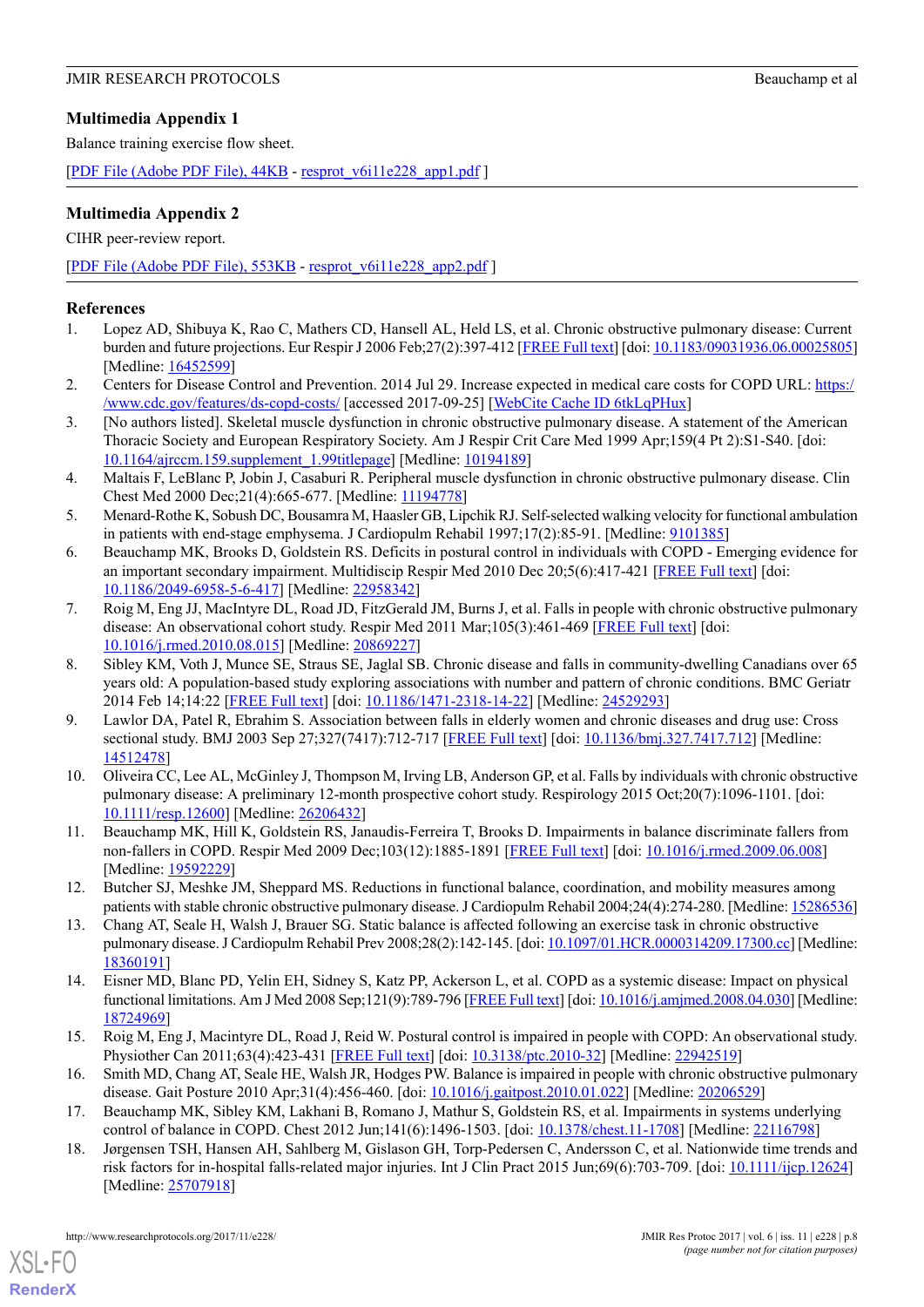- <span id="page-8-0"></span>19. Yohannes AM, Raue PJ, Kanellopoulos D, McGovern A, Sirey JA, Kiosses DN, et al. Predictors of all-cause mortality in patients with severe COPD and major depression admitted to a rehabilitation hospital. Chest 2016;149:467-473. [doi: [10.1378/chest.15-0529](http://dx.doi.org/10.1378/chest.15-0529)] [Medline: [26111347](http://www.ncbi.nlm.nih.gov/entrez/query.fcgi?cmd=Retrieve&db=PubMed&list_uids=26111347&dopt=Abstract)]
- <span id="page-8-2"></span><span id="page-8-1"></span>20. Ganz DA, Bao Y, Shekelle PG, Rubenstein LZ. Will my patient fall? JAMA 2007 Jan 03;297(1):77-86. [doi: [10.1001/jama.297.1.77\]](http://dx.doi.org/10.1001/jama.297.1.77) [Medline: [17200478](http://www.ncbi.nlm.nih.gov/entrez/query.fcgi?cmd=Retrieve&db=PubMed&list_uids=17200478&dopt=Abstract)]
- 21. Janssens L, Brumagne S, McConnell AK, Claeys K, Pijnenburg M, Goossens N, et al. Impaired postural control reduces sit-to-stand-to-sit performance in individuals with chronic obstructive pulmonary disease. PLoS One 2014;9(2):e88247. [doi: [10.1371/journal.pone.0088247\]](http://dx.doi.org/10.1371/journal.pone.0088247) [Medline: [24533072\]](http://www.ncbi.nlm.nih.gov/entrez/query.fcgi?cmd=Retrieve&db=PubMed&list_uids=24533072&dopt=Abstract)
- <span id="page-8-4"></span><span id="page-8-3"></span>22. Janssens L, Brumagne S, McConnell AK, Claeys K, Pijnenburg M, Burtin C, et al. Proprioceptive changes impair balance control in individuals with chronic obstructive pulmonary disease. PLoS One 2013;8(3):e57949. [doi: [10.1371/journal.pone.0057949\]](http://dx.doi.org/10.1371/journal.pone.0057949) [Medline: [23469255](http://www.ncbi.nlm.nih.gov/entrez/query.fcgi?cmd=Retrieve&db=PubMed&list_uids=23469255&dopt=Abstract)]
- <span id="page-8-5"></span>23. Grant I, Heaton RK, McSweeny AJ, Adams KM, Timms RM. Neuropsychologic findings in hypoxemic chronic obstructive pulmonary disease. Arch Intern Med 1982 Aug;142(8):1470-1476. [Medline: [7103628\]](http://www.ncbi.nlm.nih.gov/entrez/query.fcgi?cmd=Retrieve&db=PubMed&list_uids=7103628&dopt=Abstract)
- <span id="page-8-6"></span>24. Roig M, Eng JJ, Road JD, Reid WD. Falls in patients with chronic obstructive pulmonary disease: A call for further research. Respir Med 2009 Sep;103(9):1257-1269 [[FREE Full text](https://linkinghub.elsevier.com/retrieve/pii/S0954-6111(09)00104-8)] [doi: [10.1016/j.rmed.2009.03.022](http://dx.doi.org/10.1016/j.rmed.2009.03.022)] [Medline: [19419852\]](http://www.ncbi.nlm.nih.gov/entrez/query.fcgi?cmd=Retrieve&db=PubMed&list_uids=19419852&dopt=Abstract)
- <span id="page-8-7"></span>25. Lee YJ, Boyd AD, Li JJ, Gardeux V, Kenost C, Saner D, et al. COPD hospitalization risk increased with distinct patterns of multiple systems comorbidities unveiled by network modeling. AMIA Annu Symp Proc 2014;2014:855-864 [\[FREE Full](http://europepmc.org/abstract/MED/25954392) [text\]](http://europepmc.org/abstract/MED/25954392) [Medline: [25954392](http://www.ncbi.nlm.nih.gov/entrez/query.fcgi?cmd=Retrieve&db=PubMed&list_uids=25954392&dopt=Abstract)]
- 26. Spruit MA, Singh SJ, Garvey C, ZuWallack R, Nici L, Rochester C, ATS/ERS Task Force on Pulmonary Rehabilitation. An official American Thoracic Society/European Respiratory Society statement: Key concepts and advances in pulmonary rehabilitation. Am J Respir Crit Care Med 2013 Oct 15;188(8):e13-e64. [doi: [10.1164/rccm.201309-1634ST\]](http://dx.doi.org/10.1164/rccm.201309-1634ST) [Medline: [24127811](http://www.ncbi.nlm.nih.gov/entrez/query.fcgi?cmd=Retrieve&db=PubMed&list_uids=24127811&dopt=Abstract)]
- 27. Rochester C, Vogiatzis I, Holland A, Lareau S, Marciniuk D, Puhan M, ATS/ERS Task Force on Policy in Pulmonary Rehabilitation. An official American Thoracic Society/European Respiratory Society policy statement: Enhancing implementation, use, and delivery of pulmonary rehabilitation. Am J Respir Crit Care Med 2015 Dec 01;192(11):1373-1386. [doi: [10.1164/rccm.201510-1966ST](http://dx.doi.org/10.1164/rccm.201510-1966ST)] [Medline: [26623686\]](http://www.ncbi.nlm.nih.gov/entrez/query.fcgi?cmd=Retrieve&db=PubMed&list_uids=26623686&dopt=Abstract)
- <span id="page-8-8"></span>28. Bolton CE, Bevan-Smith EF, Blakey JD, Crowe P, Elkin SL, Garrod R, British Thoracic Society Pulmonary Rehabilitation Guideline Development Group, British Thoracic Society Standards of Care Committee. British Thoracic Society guideline on pulmonary rehabilitation in adults. Thorax 2013 Sep;68 Suppl 2:ii1-ii30. [doi: [10.1136/thoraxjnl-2013-203808\]](http://dx.doi.org/10.1136/thoraxjnl-2013-203808) [Medline: [23880483](http://www.ncbi.nlm.nih.gov/entrez/query.fcgi?cmd=Retrieve&db=PubMed&list_uids=23880483&dopt=Abstract)]
- 29. Abramson M, Crockett AJ, Dabscheck E, Frith PA, George J, Glasgow N, et al. The COPD-X Plan: Australian and New Zealand Guidelines for the Management of Chronic Obstructive Pulmonary Disease 2015. Milton, Australia: Lung Foundation Australia and the Thoracic Society of Australia and New Zealand; 2015 Jun 01. URL: [https://www.thoracic.org.au/](https://www.thoracic.org.au/journal-publishing/command/download_file/id/15/filename/COPDX-V2-42_final_270815.pdf) [journal-publishing/command/download\\_file/id/15/filename/COPDX-V2-42\\_final\\_270815.pdf](https://www.thoracic.org.au/journal-publishing/command/download_file/id/15/filename/COPDX-V2-42_final_270815.pdf) [accessed 2017-11-12] [[WebCite Cache ID 6uvEofIyH](http://www.webcitation.org/6uvEofIyH)]
- <span id="page-8-10"></span><span id="page-8-9"></span>30. Brooks D, Sottana R, Bell B, Hanna M, Laframboise L, Selvanayagarajah S, et al. Characterization of pulmonary rehabilitation programs in Canada in 2005. Can Respir J 2007 Mar;14(2):87-92 [[FREE Full text](http://europepmc.org/abstract/MED/17372635)] [Medline: [17372635](http://www.ncbi.nlm.nih.gov/entrez/query.fcgi?cmd=Retrieve&db=PubMed&list_uids=17372635&dopt=Abstract)]
- <span id="page-8-11"></span>31. Pulmonary Rehabilitation Tool Kit, Lung Foundation Australia. Importance of exercise URL: [http://pulmonaryrehab.com.au/](http://pulmonaryrehab.com.au/importance-of-exercise/) [importance-of-exercise/](http://pulmonaryrehab.com.au/importance-of-exercise/) [accessed 2017-03-29] [[WebCite Cache ID 6pKeS4UYI\]](http://www.webcitation.org/6pKeS4UYI)
- <span id="page-8-12"></span>32. Beauchamp MK, O'Hoski S, Goldstein RS, Brooks D. Effect of pulmonary rehabilitation on balance in persons with chronic obstructive pulmonary disease. Arch Phys Med Rehabil 2010 Sep;91(9):1460-1465. [doi: [10.1016/j.apmr.2010.06.021](http://dx.doi.org/10.1016/j.apmr.2010.06.021)] [Medline: [20801268](http://www.ncbi.nlm.nih.gov/entrez/query.fcgi?cmd=Retrieve&db=PubMed&list_uids=20801268&dopt=Abstract)]
- <span id="page-8-13"></span>33. Kenney RA, Rubenstein LZ, Tinetti ME, Brewer K, Cameron KA, Capezuti EA, et al. Summary of the Updated American Geriatrics Society/British Geriatrics Society clinical practice guideline for prevention of falls in older persons. J Am Geriatr Soc 2011 Jan;59(1):148-157. [doi: [10.1111/j.1532-5415.2010.03234.x\]](http://dx.doi.org/10.1111/j.1532-5415.2010.03234.x) [Medline: [21226685](http://www.ncbi.nlm.nih.gov/entrez/query.fcgi?cmd=Retrieve&db=PubMed&list_uids=21226685&dopt=Abstract)]
- <span id="page-8-14"></span>34. Beauchamp MK, Janaudis-Ferreira T, Parreira V, Romano JM, Woon L, Goldstein RS, et al. A randomized controlled trial of balance training during pulmonary rehabilitation for individuals with COPD. Chest 2013 Dec;144(6):1803-1810. [doi: [10.1378/chest.13-1093](http://dx.doi.org/10.1378/chest.13-1093)] [Medline: [23975185\]](http://www.ncbi.nlm.nih.gov/entrez/query.fcgi?cmd=Retrieve&db=PubMed&list_uids=23975185&dopt=Abstract)
- <span id="page-8-16"></span><span id="page-8-15"></span>35. Harrison SL, Beauchamp MK, Sibley K, Araujo T, Romano J, Goldstein RS, et al. Minimizing the evidence-practice gap - A prospective cohort study incorporating balance training into pulmonary rehabilitation for individuals with chronic obstructive pulmonary disease. BMC Pulm Med 2015 Jul 23;15:73 [\[FREE Full text\]](https://bmcpulmmed.biomedcentral.com/articles/10.1186/s12890-015-0067-2) [doi: [10.1186/s12890-015-0067-2\]](http://dx.doi.org/10.1186/s12890-015-0067-2) [Medline: [26202647](http://www.ncbi.nlm.nih.gov/entrez/query.fcgi?cmd=Retrieve&db=PubMed&list_uids=26202647&dopt=Abstract)]
- 36. US Food and Drug Administration. 2016. What is a serious adverse event? URL: [https://www.fda.gov/safety/medwatch/](https://www.fda.gov/safety/medwatch/howtoreport/ucm053087.htm) [howtoreport/ucm053087.htm](https://www.fda.gov/safety/medwatch/howtoreport/ucm053087.htm) [accessed 2017-09-26] [\[WebCite Cache ID 6tlczKkQw](http://www.webcitation.org/6tlczKkQw)]
- 37. Chan AW, Tetzlaff JM, Gøtzsche PC, Altman DG, Mann H, Berlin JA, et al. SPIRIT 2013 explanation and elaboration: Guidance for protocols of clinical trials. BMJ 2013 Jan 08;346:e7586 [[FREE Full text](http://www.bmj.com/cgi/pmidlookup?view=long&pmid=23303884)] [Medline: [23303884](http://www.ncbi.nlm.nih.gov/entrez/query.fcgi?cmd=Retrieve&db=PubMed&list_uids=23303884&dopt=Abstract)]
- 38. Global Strategy for the Diagnosis, Management and Prevention of Chronic Obstructive Pulmonary Disease 2017 Report.: Global Initiative for Chronic Obstructive Lung Disease; 2017. URL:<http://goldcopd.org/download/326/> [accessed 2017-11-12] [[WebCite Cache ID 6uvFpBife](http://www.webcitation.org/6uvFpBife)]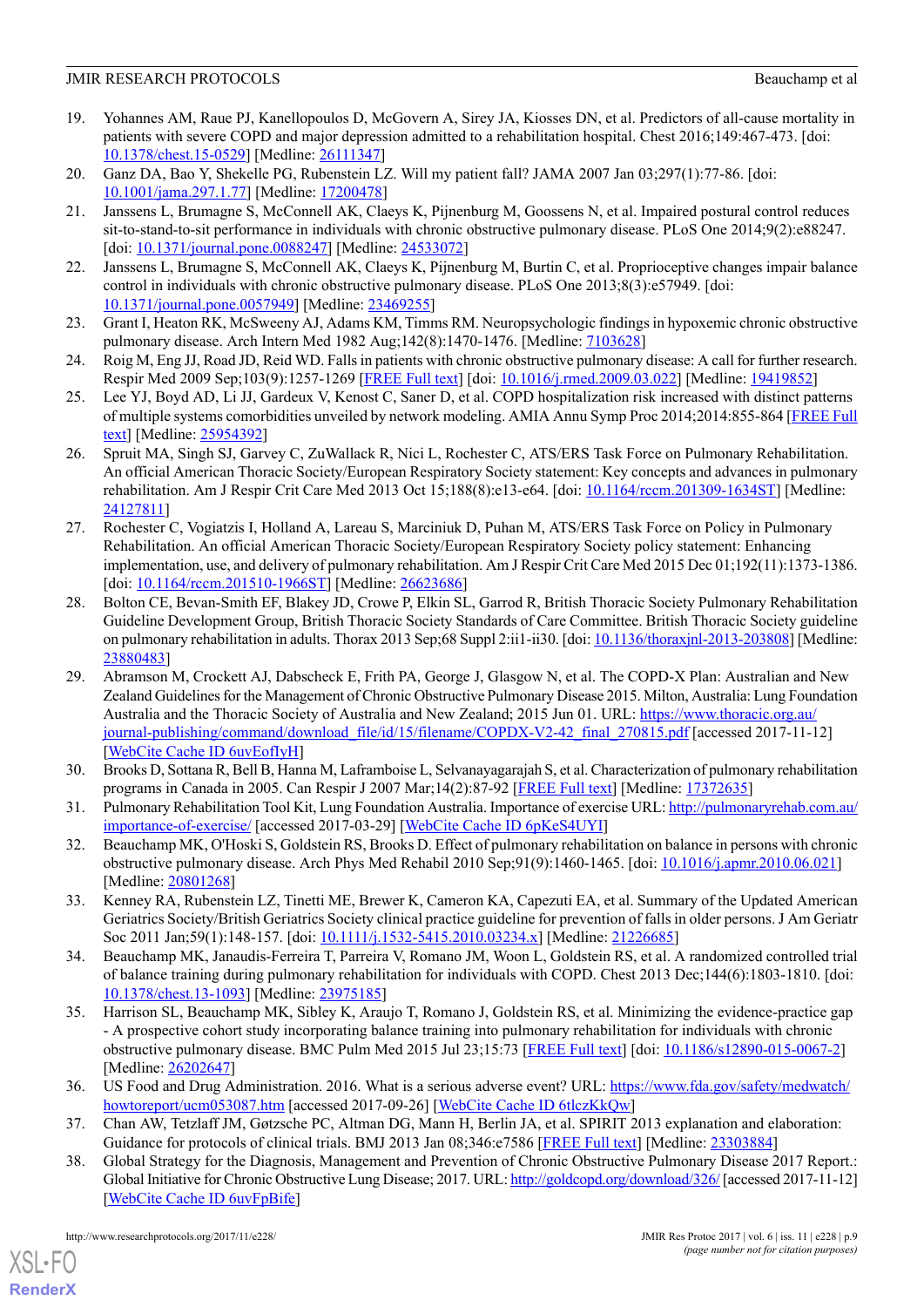- <span id="page-9-0"></span>39. Sherrington C, Tiedemann A, Fairhall N, Close JCT, Lord SR. Exercise to prevent falls in older adults: An updated meta-analysis and best practice recommendations. N S W Public Health Bull 2011 Jun;22(3-4):78-83 [[FREE Full text](https://dx.doi.org/10.1071/NB10056)] [doi: [10.1071/NB10056](http://dx.doi.org/10.1071/NB10056)] [Medline: [21632004\]](http://www.ncbi.nlm.nih.gov/entrez/query.fcgi?cmd=Retrieve&db=PubMed&list_uids=21632004&dopt=Abstract)
- <span id="page-9-2"></span><span id="page-9-1"></span>40. [No authors listed]. The prevention of falls in later life. A report of the Kellogg International Work Group on the Prevention of Falls by the Elderly. Dan Med Bull 1987 Apr;34 Suppl 4:1-24. [Medline: [3595217](http://www.ncbi.nlm.nih.gov/entrez/query.fcgi?cmd=Retrieve&db=PubMed&list_uids=3595217&dopt=Abstract)]
- 41. Lamb SE, Jørstad-Stein EC, Hauer K, Becker C. Development of a common outcome data set for fall injury prevention trials: The Prevention of Falls Network Europe consensus. J Am Geriatr Soc 2005 Sep;53(9):1618-1622. [doi: [10.1111/j.1532-5415.2005.53455.x\]](http://dx.doi.org/10.1111/j.1532-5415.2005.53455.x) [Medline: [16137297](http://www.ncbi.nlm.nih.gov/entrez/query.fcgi?cmd=Retrieve&db=PubMed&list_uids=16137297&dopt=Abstract)]
- <span id="page-9-4"></span><span id="page-9-3"></span>42. Berg K, Wood-Dauphine S, Williams JI, Gayton D. Measuring balance in the elderly: Preliminary development of an instrument. Physiother Can 1989 Nov;41(6):304-311. [doi: [10.3138/ptc.41.6.304](http://dx.doi.org/10.3138/ptc.41.6.304)]
- 43. Oliveira CC, Lee A, Granger CL, Miller KJ, Irving LB, Denehy L. Postural control and fear of falling assessment in people with chronic obstructive pulmonary disease: A systematic review of instruments, international classification of functioning, disability and health linkage, and measurement properties. Arch Phys Med Rehabil 2013 Sep;94(9):1784-1799.e7. [doi: [10.1016/j.apmr.2013.04.012\]](http://dx.doi.org/10.1016/j.apmr.2013.04.012) [Medline: [23632285](http://www.ncbi.nlm.nih.gov/entrez/query.fcgi?cmd=Retrieve&db=PubMed&list_uids=23632285&dopt=Abstract)]
- <span id="page-9-6"></span><span id="page-9-5"></span>44. Finch E, Brooks D, Stratford PW, Mayo NE. Physical Rehabilitation Outcome Measures: A Guide to Enhanced Clinical-Decision-Making. 2nd edition. Philadelphia, PA: Lippincott Williams & Wilkins; 2002.
- <span id="page-9-7"></span>45. Beauchamp MK, Harrison SL, Goldstein RS, Brooks D. Interpretability of change scores in measures of balance in people with COPD. Chest 2016 Mar;149(3):696-703. [doi: [10.1378/chest.15-0717](http://dx.doi.org/10.1378/chest.15-0717)] [Medline: [26203790](http://www.ncbi.nlm.nih.gov/entrez/query.fcgi?cmd=Retrieve&db=PubMed&list_uids=26203790&dopt=Abstract)]
- <span id="page-9-8"></span>46. Horak FB, Wrisley DM, Frank J. The Balance Evaluation Systems Test (BESTest) to differentiate balance deficits. Phys Ther 2009 Apr;89(5):484-498 [\[FREE Full text\]](http://europepmc.org/abstract/MED/19329772) [doi: [10.2522/ptj.20080071](http://dx.doi.org/10.2522/ptj.20080071)] [Medline: [19329772](http://www.ncbi.nlm.nih.gov/entrez/query.fcgi?cmd=Retrieve&db=PubMed&list_uids=19329772&dopt=Abstract)]
- <span id="page-9-9"></span>47. Powell LE, Myers AM. The Activities-specific Balance Confidence (ABC) Scale. J Gerontol A Biol Sci Med Sci 1995 Jan;50A(1):M28-M34. [Medline: [7814786](http://www.ncbi.nlm.nih.gov/entrez/query.fcgi?cmd=Retrieve&db=PubMed&list_uids=7814786&dopt=Abstract)]
- <span id="page-9-10"></span>48. Jones CJ, Rikli RE, Beam WC. A 30-s chair-stand test as a measure of lower body strength in community-residing older adults. Res Q Exerc Sport 1999 Jun;70(2):113-119. [doi: [10.1080/02701367.1999.10608028](http://dx.doi.org/10.1080/02701367.1999.10608028)] [Medline: [10380242](http://www.ncbi.nlm.nih.gov/entrez/query.fcgi?cmd=Retrieve&db=PubMed&list_uids=10380242&dopt=Abstract)]
- <span id="page-9-11"></span>49. Benton MJ, Alexander JL. Validation of functional fitness tests as surrogates for strength measurement in frail, older adults with chronic obstructive pulmonary disease. Am J Phys Med Rehabil 2009 Jul;88(7):579-583; quiz 584-586, 590. [doi: [10.1097/PHM.0b013e3181aa2ff8\]](http://dx.doi.org/10.1097/PHM.0b013e3181aa2ff8) [Medline: [19542782](http://www.ncbi.nlm.nih.gov/entrez/query.fcgi?cmd=Retrieve&db=PubMed&list_uids=19542782&dopt=Abstract)]
- <span id="page-9-13"></span><span id="page-9-12"></span>50. Holland AE, Spruit MA, Troosters T, Puhan MA, Pepin V, Saey D, et al. An official European Respiratory Society/American Thoracic Society technical standard: Field walking tests in chronic respiratory disease. Eur Respir J 2014 Oct 30;44(6):1428-1446. [doi: [10.1183/09031936.00150314\]](http://dx.doi.org/10.1183/09031936.00150314) [Medline: [25359355](http://www.ncbi.nlm.nih.gov/entrez/query.fcgi?cmd=Retrieve&db=PubMed&list_uids=25359355&dopt=Abstract)]
- <span id="page-9-14"></span>51. Mahler DA, Weinberg DH, Wells CK, Feinstein AR. The measurement of dyspnea. Contents, interobserver agreement, and physiologic correlates of two new clinical indexes. Chest 1984 Jun;85(6):751-758. [Medline: [6723384\]](http://www.ncbi.nlm.nih.gov/entrez/query.fcgi?cmd=Retrieve&db=PubMed&list_uids=6723384&dopt=Abstract)
- 52. Russell MA, Hill KD, Day LM, Blackberry I, Gurrin LC, Dharmage SC. Development of the Falls Risk for Older People in the Community (FROP-Com) screening tool. Age Ageing 2009 Jan;38(1):40-46. [doi: [10.1093/ageing/afn196](http://dx.doi.org/10.1093/ageing/afn196)] [Medline: [19141507](http://www.ncbi.nlm.nih.gov/entrez/query.fcgi?cmd=Retrieve&db=PubMed&list_uids=19141507&dopt=Abstract)]
- <span id="page-9-16"></span><span id="page-9-15"></span>53. Herdman M, Gudex C, Lloyd A, Janssen M, Kind P, Parkin D, et al. Development and preliminary testing of the new five-level version of EQ-5D (EQ-5D-5L). Qual Life Res 2011 Dec;20(10):1727-1736 [\[FREE Full text\]](http://europepmc.org/abstract/MED/21479777) [doi: [10.1007/s11136-011-9903-x\]](http://dx.doi.org/10.1007/s11136-011-9903-x) [Medline: [21479777](http://www.ncbi.nlm.nih.gov/entrez/query.fcgi?cmd=Retrieve&db=PubMed&list_uids=21479777&dopt=Abstract)]
- <span id="page-9-17"></span>54. Xie F, Pullenayegum E, Gaebel K, Bansback N, Bryan S, Ohinmaa A, Canadian EQ-5D-5L Valuation Study Group. A time trade-off-derived value set of the EQ-5D-5L for Canada. Med Care 2016 Jan;54(1):98-105 [[FREE Full text](http://europepmc.org/abstract/MED/26492214)] [doi: [10.1097/MLR.0000000000000447\]](http://dx.doi.org/10.1097/MLR.0000000000000447) [Medline: [26492214\]](http://www.ncbi.nlm.nih.gov/entrez/query.fcgi?cmd=Retrieve&db=PubMed&list_uids=26492214&dopt=Abstract)
- <span id="page-9-18"></span>55. Devlin N, Shah K, Feng Y, Mulhern B, van Hout B. Office of Health Economics. 2016 Jan. Valuing health-related quality of life: An EQ-5D-5L value set for England URL: [https://www.ohe.org/publications/](https://www.ohe.org/publications/valuing-health-related-quality-life-eq-5d-5l-value-set-england) [valuing-health-related-quality-life-eq-5d-5l-value-set-england](https://www.ohe.org/publications/valuing-health-related-quality-life-eq-5d-5l-value-set-england) [accessed 2017-04-27] [\[WebCite Cache ID 6q2YAfwTb\]](http://www.webcitation.org/6q2YAfwTb)
- <span id="page-9-19"></span>56. van Hout B, Janssen MF, Feng YS, Kohlmann T, Busschbach J, Golicki D, et al. Interim scoring for the EQ-5D-5L: Mapping the EQ-5D-5L to EQ-5D-3L value sets. Value Health 2012;15(5):708-715 [[FREE Full text\]](https://linkinghub.elsevier.com/retrieve/pii/S1098-3015(12)00058-7) [doi: [10.1016/j.jval.2012.02.008\]](http://dx.doi.org/10.1016/j.jval.2012.02.008) [Medline: [22867780](http://www.ncbi.nlm.nih.gov/entrez/query.fcgi?cmd=Retrieve&db=PubMed&list_uids=22867780&dopt=Abstract)]
- 57. Drummond MF, Sculpher MJ, Torrance GW, O'Brien BJ, Stoddart GL. Methods for the Economic Evaluation of Health Care Programmes. 3rd edition. Oxford, UK: Oxford University Press; 2005.
- 58. Hayes RJ, Bennett S. Simple sample size calculation for cluster-randomized trials. Int J Epidemiol 1999 Apr;28(2):319-326 [[FREE Full text](http://ije.oxfordjournals.org/cgi/pmidlookup?view=long&pmid=10342698)] [Medline: [10342698](http://www.ncbi.nlm.nih.gov/entrez/query.fcgi?cmd=Retrieve&db=PubMed&list_uids=10342698&dopt=Abstract)]

# **Abbreviations**

[XSL](http://www.w3.org/Style/XSL)•FO **[RenderX](http://www.renderx.com/)**

**6MWT:** 6-minute walk test **ABC:** Activities-Specific Balance Confidence **BBS:** Berg Balance Scale **BDI:** Baseline Dyspnea Index **BESTest:** Balance Evaluation Systems Test